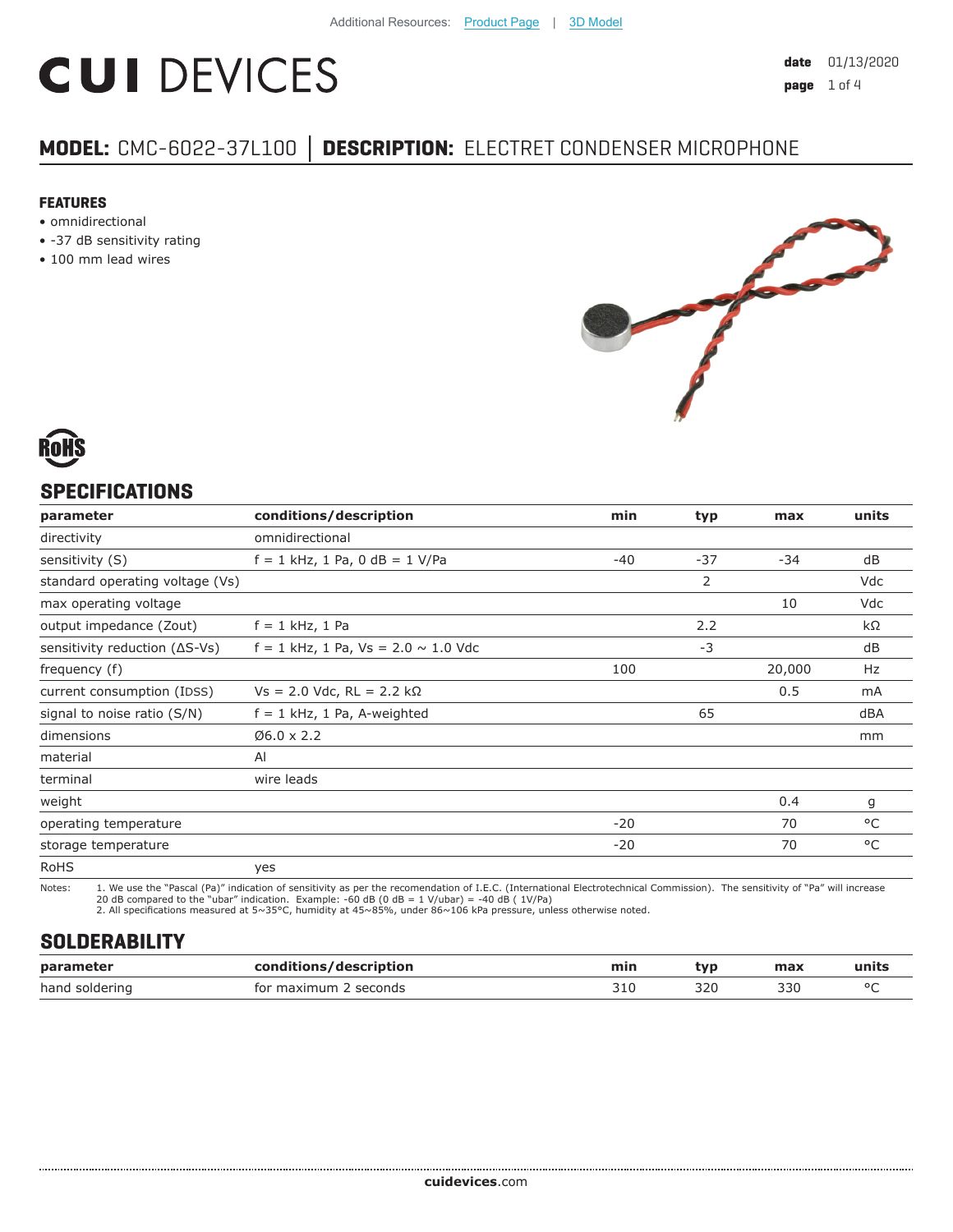### **MECHANICAL DRAWING**



# **FREQUENCY RESPONSE CURVE**



### **MEASUREMENT CIRCUIT**

......................................

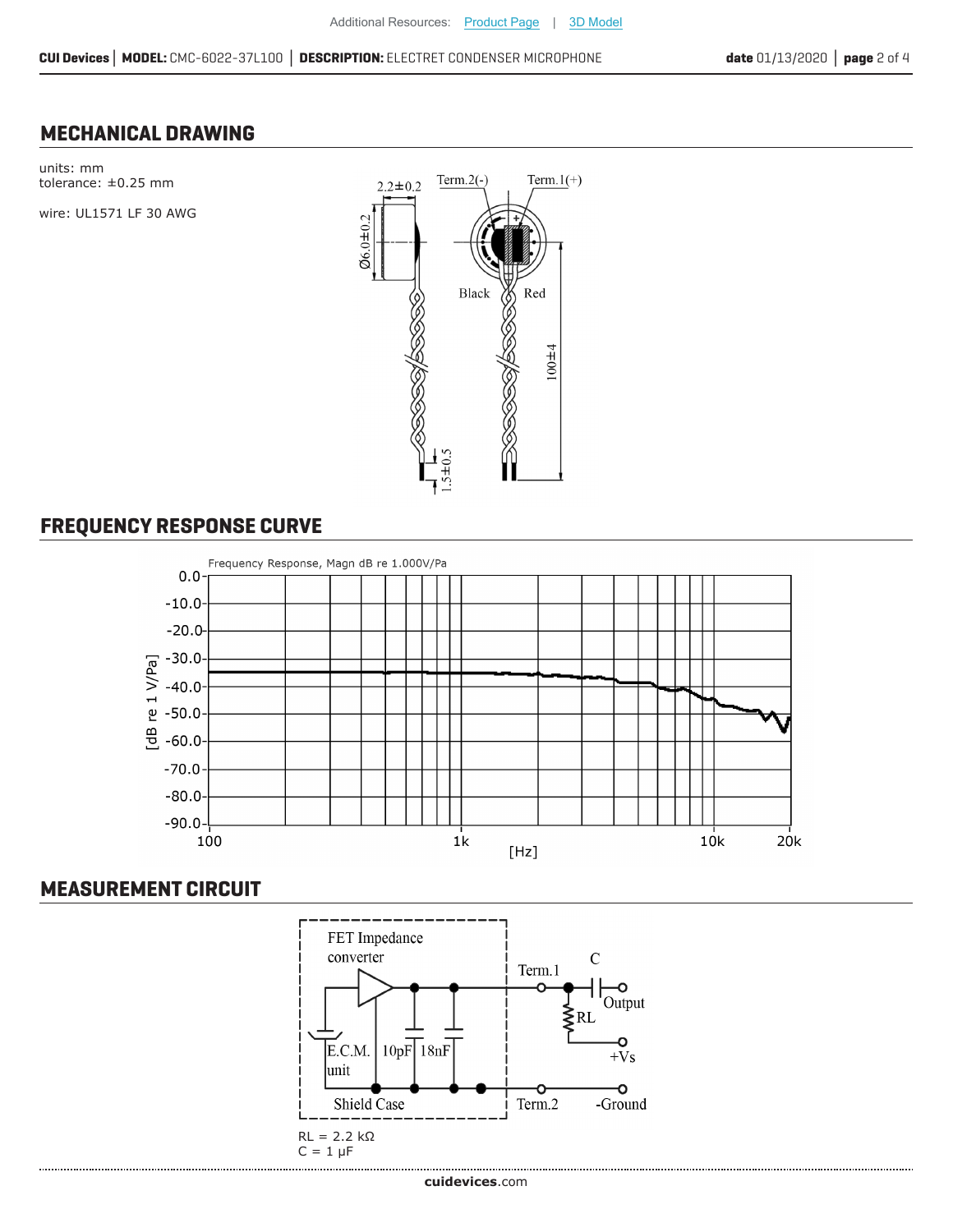#### **PACKAGING**

units: mm

...................

Outer Box Size: 310 x 248 x 49 mm Carton Box Size: 550 x 330 x 290 mm Outer Box QTY: 2,000 pcs per box Carton Box QTY: 20,000 pcs per box

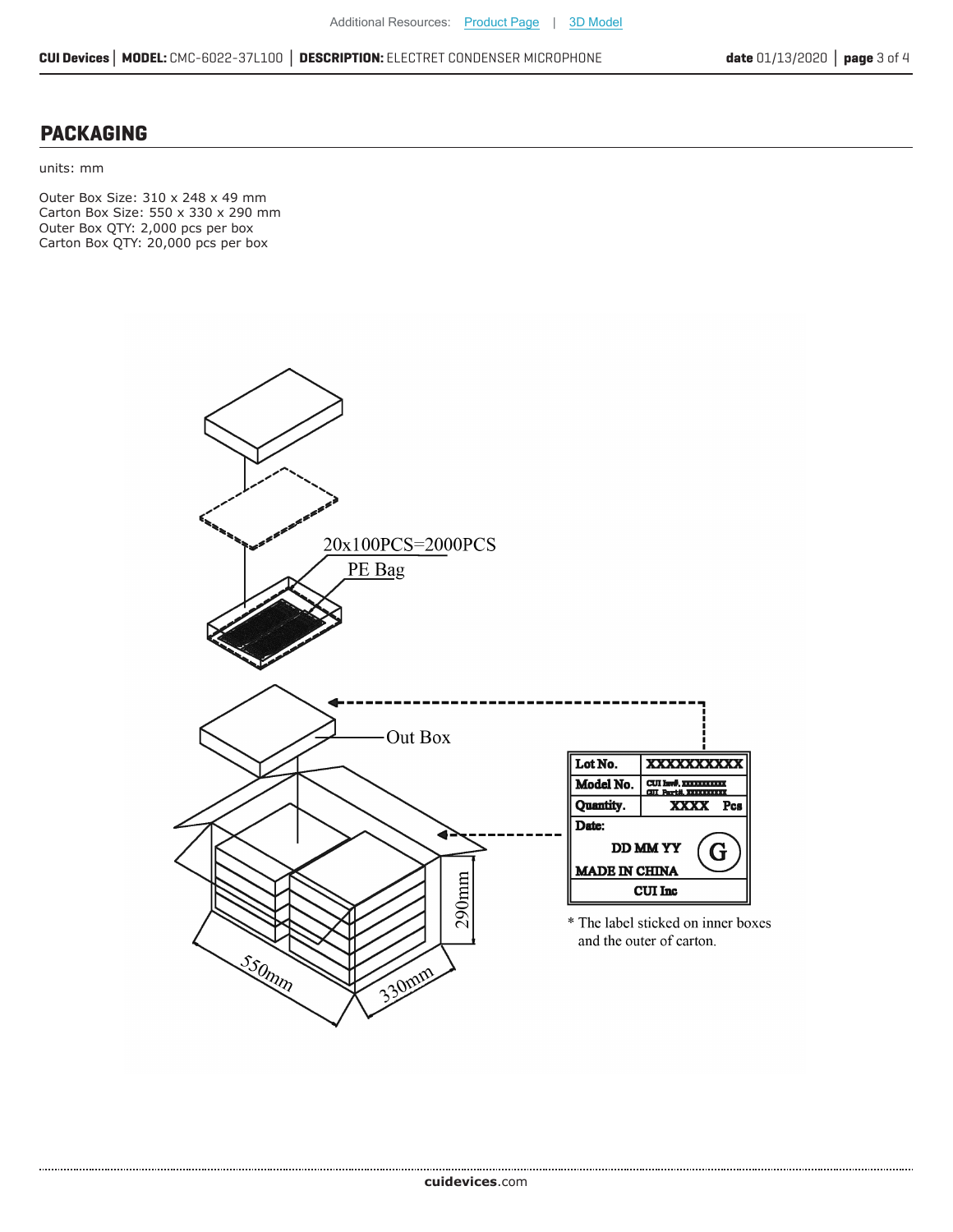### **REVISION HISTORY**

| rev. | description     | date       |
|------|-----------------|------------|
| 1.0  | initial release | 11/28/2016 |
| 1.01 | brand update    | 01/13/2020 |

The revision history provided is for informational purposes only and is believed to be accurate.

**CUI DEVICES** 

[CUI Devices offers a one \(1\) year limited warranty. Complete](https://www.cuidevices.com/track?actionLabel=Datasheet-ClickThrough-HomePage&label=CMC-6022-37L100.pdf&path=/) warranty information is listed on our website.

CUI Devices reserves the right to make changes to the product at any time without notice. Information provided by CUI Devices is believed to be accurate and reliable. However, no<br>responsibility is assumed by CUI Devices

CUI Devices products are not authorized or warranted for use as critical components in equiment that requires an extremely high level of reliability. A critical component is any<br>component of a life support device or syste